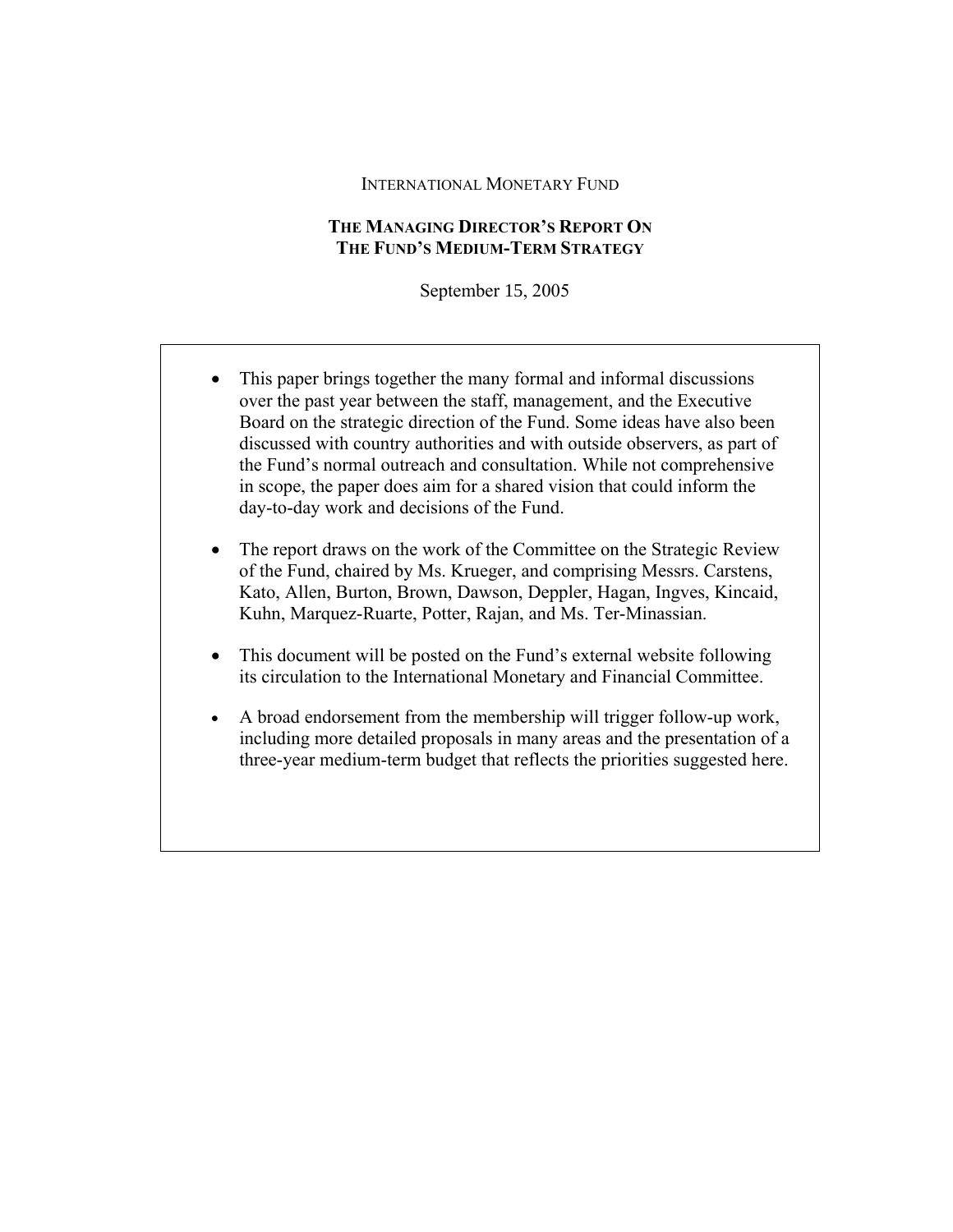#### **I. BACKGROUND**

1. *Motivation*. Last year, on the  $60<sup>th</sup>$  anniversary of the founding of this institution, a consensus emerged on the need to reflect on the future direction of the Fund. Despite a generally positive assessment of the organization's work and adaptability, at least three factors prompted a desire for critical self-reflection:

- First, there is a sense that the challenges of the past decade have pulled the Fund in too many new directions—further straining the original vision of an institution devoted to international monetary stability and the financing of temporary balance of payments problems. Thus, the emerging-market crises of the 1990s elicited major initiatives on data transparency, standards and codes, and financial sector and safeguards assessments, while the response to 9/11 pushed the Fund into combating the financing of terrorism and anti-money laundering. The Fund's role in low-income countries too has expanded to now cover poverty reduction strategies, requiring more staff and more coordination with international institutions, donors, and civil society.
- Second, the accretion of new mandates, without eliminating old ones, has made it difficult to allocate resources effectively and to stay ahead of emerging challenges.
- Third, there is the question of whether the Fund is fully prepared to meet the great macroeconomic challenges that lie ahead. Among other things, these include tackling unprecedented global payments imbalances, responding to capital account crises caused by abrupt shifts in global asset allocation, and helping all members, especially low-income countries, to grow by integrating into the world economy.

2. *Objective*. If the Fund is to remain in step with a rapidly changing world, it must identify an organizing principle that defines its mission and prioritizes its elements. This is the subject of section II. It must also outline a strategy that explains how the Fund might reorganize itself to meet its objectives with concrete actions and outcomes for the next 3–5 years, and do so in a way that addresses the concerns of the entire membership. This is the goal of section III. Some concluding observations are offered in section IV. Finally, a caveat: the thinking is more advanced in some areas than in others, and important details can only be settled once there is a consensus on the way forward. As such, this is very much a strategy paper, not a five-year plan.

#### **II. THE CHALLENGE OF GLOBALIZATION**

3. *Its pervasiveness for the membership*. The most important force at play in the world economy today is that of globalization. Real sector globalization—the transfer of goods, services, technology, and production chains across countries—has brought enormous benefits in terms of growth and economic efficiency. Financial globalization is even more advanced in allocating world savings to more productive and diversified investments. But even as it has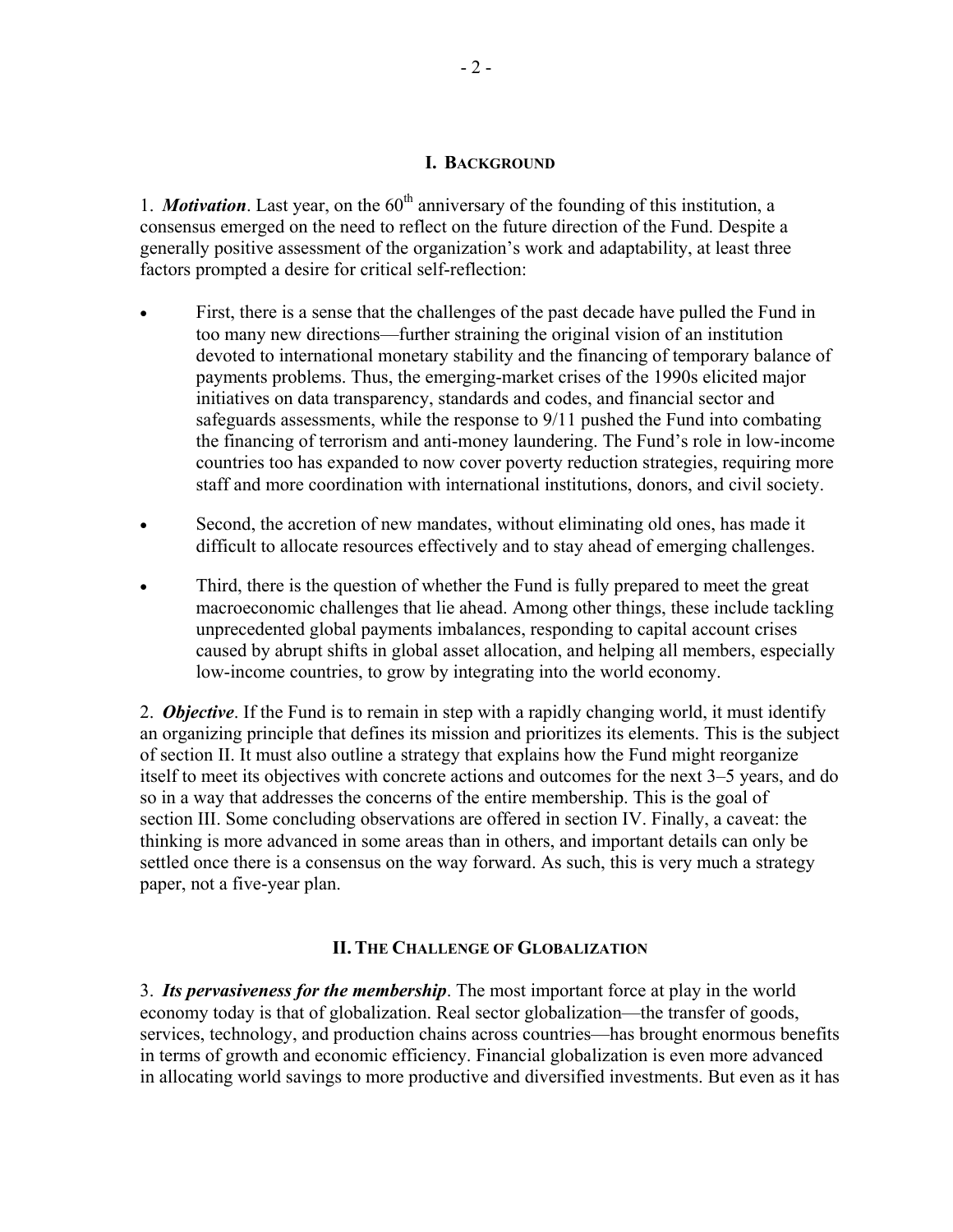pulled the world economy in a hugely beneficial direction, the undercurrent of globalization is also responsible for the scale of the greatest challenges facing the membership:

- The size of world current account imbalances today, and the associated risk of disorderly adjustment, would not have been possible were it not for globalization. Financial market integration has created a global savings pool, enabling some nations to run far larger current account deficits than otherwise, as counterparts with surpluses diversify asset holdings or insure against crises by building up reserves.
- The difficulties associated with the integration of goods and services markets cut across the membership. Chinese efficiency in textiles affects producers in developed and developing countries alike, as does the rise of information and technology services in India. And major efforts would still be needed to modernize the all important cotton sector in West Africa to enable the region to compete with new production techniques in Brazil, China, and India—even if long-standing domestic subsidies in the United States and the European Union were removed at a stroke.
- The integration of capital markets has increased the size, speed, and reach of shocks across mature and emerging-market countries. The fallout from the Mexican crisis may have been relatively contained, but Thailand's problems in 1997 soon spread to much larger economies in Asia. Russia's crisis in 1998 did not just hit Brazil but, via the collapse of Long-Term Capital Management, was also a near miss for an important segment of the financial system in the United States.

4. *Its centrality to the Fund's mission*. After two world wars, a world recession, and many competitive devaluations, the international community conceived the Fund in 1944 as a cooperative institution committed to fostering global integration (real globalization), albeit with controls and structures that enabled countries to do so gradually. This mission was enshrined in the first Article of Agreement. But twenty-first century globalization—with overwhelming movements in capital and abrupt shifts in comparative advantage—has altered the context of the Fund's mission. It is not that globalization is new, for clearly it is not, but rather that it is now quantitatively and qualitatively different, and this has exposed gaps in the day-to-day work of the Fund:

- *Surveillance*. The Fund's main products—the World Economic Outlook, the Global Financial Stability Report, and Article IV reports—rank among the best of their kind. Yet even these do not always come to grips with the full dimensions of globalization and its implications for individual countries, regions, or indeed the world as a whole. Moreover, even in an age of globalized communication, Fund advice too often fails to secure timely changes in policies, frameworks, and institutions.
- *Lending facilities*. Globalization has vastly increased the size of private capital flows relative to official flows and Fund quotas, albeit unevenly so. While new financing modalities have become available, there have been calls for an even wider menu. Thus, many emerging-market countries see an unmet need for insurance against large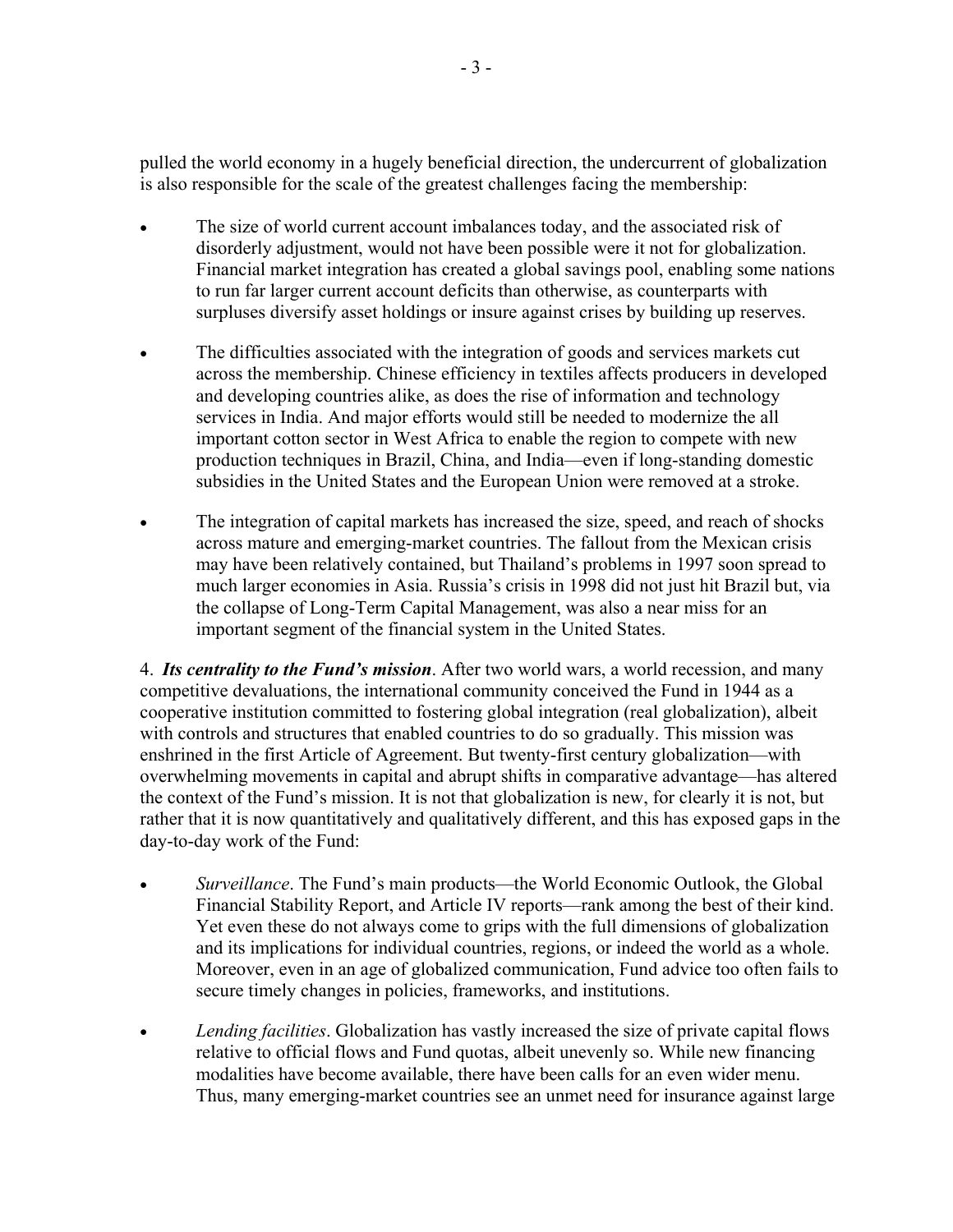and volatile capital flows. Among low-income countries, the needs have become more differentiated, some requiring debt relief, others concessional financing, and some no financing at all, but rather signaling and policy support.

• *Governance*. Not only are there different challenges for the membership to face, but also different faces in the membership: newly independent countries have joined, and the economic weight and role of many have changed beyond recognition. This development has raised deep concerns over fair quotas and voice, straining the legitimacy of the institution.

5. *Its potential as an organizing principle*. In what way might globalization serve as an organizing principle for the work of the Fund? A central tenet of the Fund's work should be to help members meet the challenge of globalization—but this means different things to different members. For some, it may be better fiscal and monetary frameworks; for others, structural reforms—rather than protectionism—to adapt to rising trade; and for still others it may imply strengthening the financial system. Correspondingly, these differing needs provide a basis for Fund country teams to prioritize their outputs. For some teams, careful surveillance of emerging risks and trends may be of greatest importance; for others, it may be Fund programs to relieve or forestall a crisis or to catalyze donor aid; and in still others, technical assistance to build institutions that promote policy credibility are paramount.

6. *Conclusion*. Globalization is not a cause but rather a reality for countries to come to grips with. The Fund's role in helping members to adapt is well anchored in its first Article of Agreement mandate to promote a stable and open trading system, which seeks to avoid the destructive protectionism and beggar-thy-neighbor policies that prompted the creation of the institution. Viewing the challenges through the lens of globalization holds the potential to prioritize the elements of the Fund's well-defined mandate in the macroeconomic area and to address the criticisms of limited effectiveness, focus, and preparedness to face the future.

# **III. THE ELEMENTS OF A RESPONSE**

7. *Tasks*. Using the above framework, this section explains what changes might be needed in the Fund's principal outputs—surveillance, financing, capacity building—and in its governance structures. The key tasks are to:

- i. make surveillance more effective;
- ii. adapt to new challenges and needs in different member countries;
- iii. help build institutions and capacity;
- iv. prioritize and reorganize work within a prudent medium-term budget; and
- v. address the issue of fair quotas and voice.

## **A. More Effective Surveillance**

8. *Issue*. Surveillance is one of the most important public goods supplied by the Fund. Over the years, regular Board reviews have sought to strengthen the institution's global and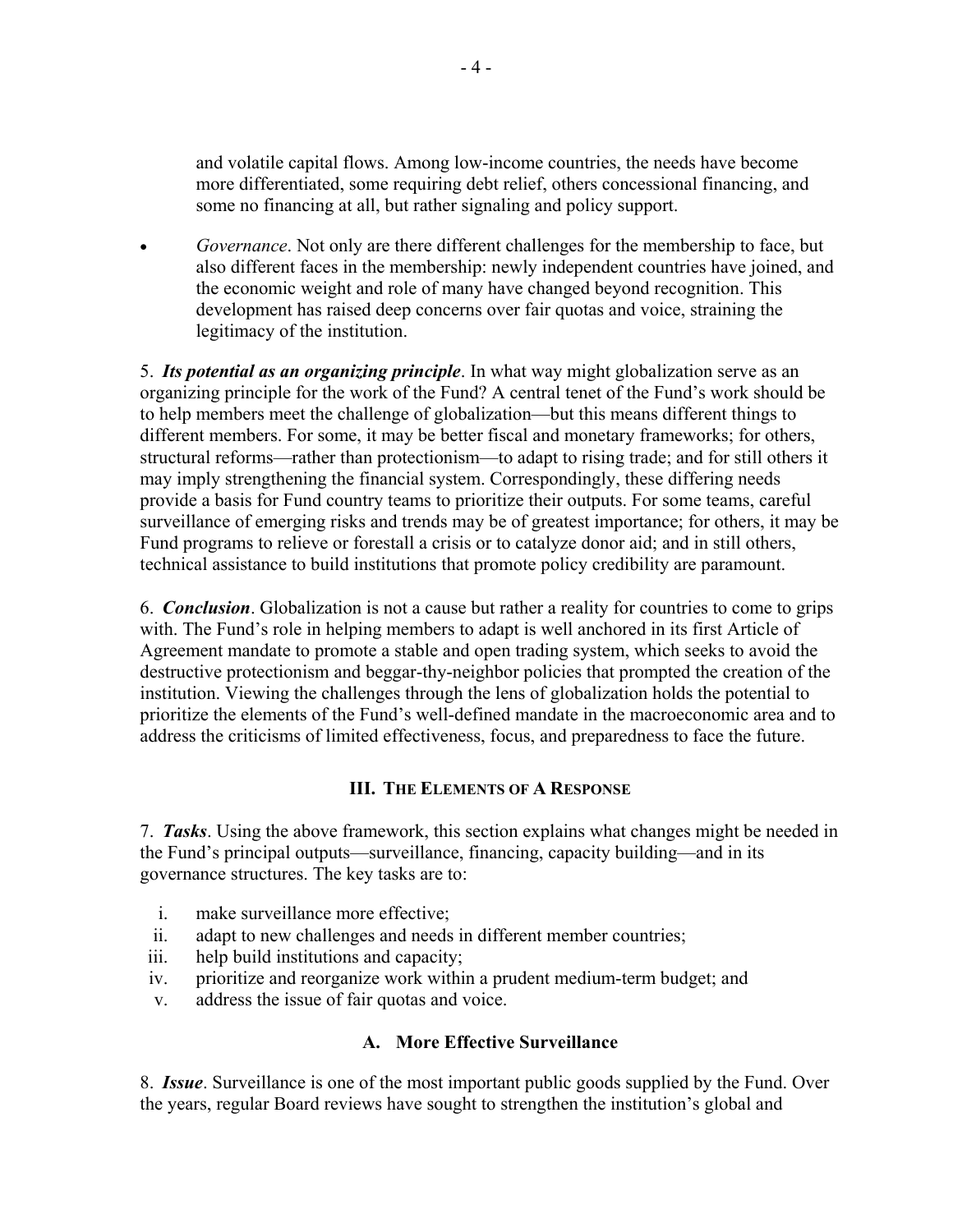country surveillance, which assume heightened significance in a globalized world with quickly transmitted shocks. The many recommendations can be summarized in two words: focus and context. These we must certainly build on, with less cover-the-waterfront reporting on economies, more incisive analysis of specific weaknesses and distortions that risk crises and contagion or hinder adjustment to globalization, and more active Fund engagement in the policy debates that shape public opinion and policy choices.

- 9. *Action*. To implement the above, the following is proposed:
- *Global surveillance*. The World Economic Outlook (WEO) and Global Financial Stability Report (GFSR) will remain at the center of the Fund's surveillance of the world economy. At the same time, there is a need for a deeper analysis of the longerterm aspects of globalization than is currently possible in the six-monthly time frame of the WEO and GFSR. Such an analysis—bringing together staff in the Research and International Capital Markets department, a cross-section of operational staff, and outside experts to focus on just one area for a full year—would seek to break new ground and bring fresh insights to global policy issues. Among these issues are: (i) the benefits, imbalances, and fragilities caused by cross-border movements of goods, people, and capital; and (ii) the ways in which institutions and policies can be developed to allow countries, especially low-income ones, to obtain greater advantage from global flows. Whether such work is most effectively presented as a new Report on the Macroeconomics of Globalization, or via some modification in the content and periodicity of existing publications, is a matter for further consideration.
- *Multilateral dialogue*. Although the G-7 and G-20 can also provide relevant fora, policy collaboration is likely to be most effective when undertaken by a universal institution such as the Fund. The obvious example of such a role for the Fund is the current debate on global imbalances, which is a key problem that needs to be managed—if not resolved—by the international community. The debate now spans many new and large actors. An objective analysis of unilateral versus multilateral action, discussed at the level of the International Monetary and Financial Committee, could yield the sort of cooperative solutions envisaged in the Fund's Articles of Agreement. Such initiatives must become an integral part of our work.
- *Financial market surveillance*. Understanding capital flows has become more difficult in a globalized capital market, with institutional investors now dominant in the allocation of a global pool of savings, and risk transferred not just between countries, but also from banks to other sectors. Drawing the implications of this global phenomenon for individual countries is a key challenge for the institution. While the modalities for doing so await the result of the McDonough group that is seeking to strengthen Fund work in the financial sector, it is clear that better integration of financial experts into area department teams and missions is crucial. Now that two-thirds of the membership has already participated in Financial Sector Assessment Programs, attention can also shift to streamlined updates that are more carefully integrated into Article IV and program discussions on vulnerabilities.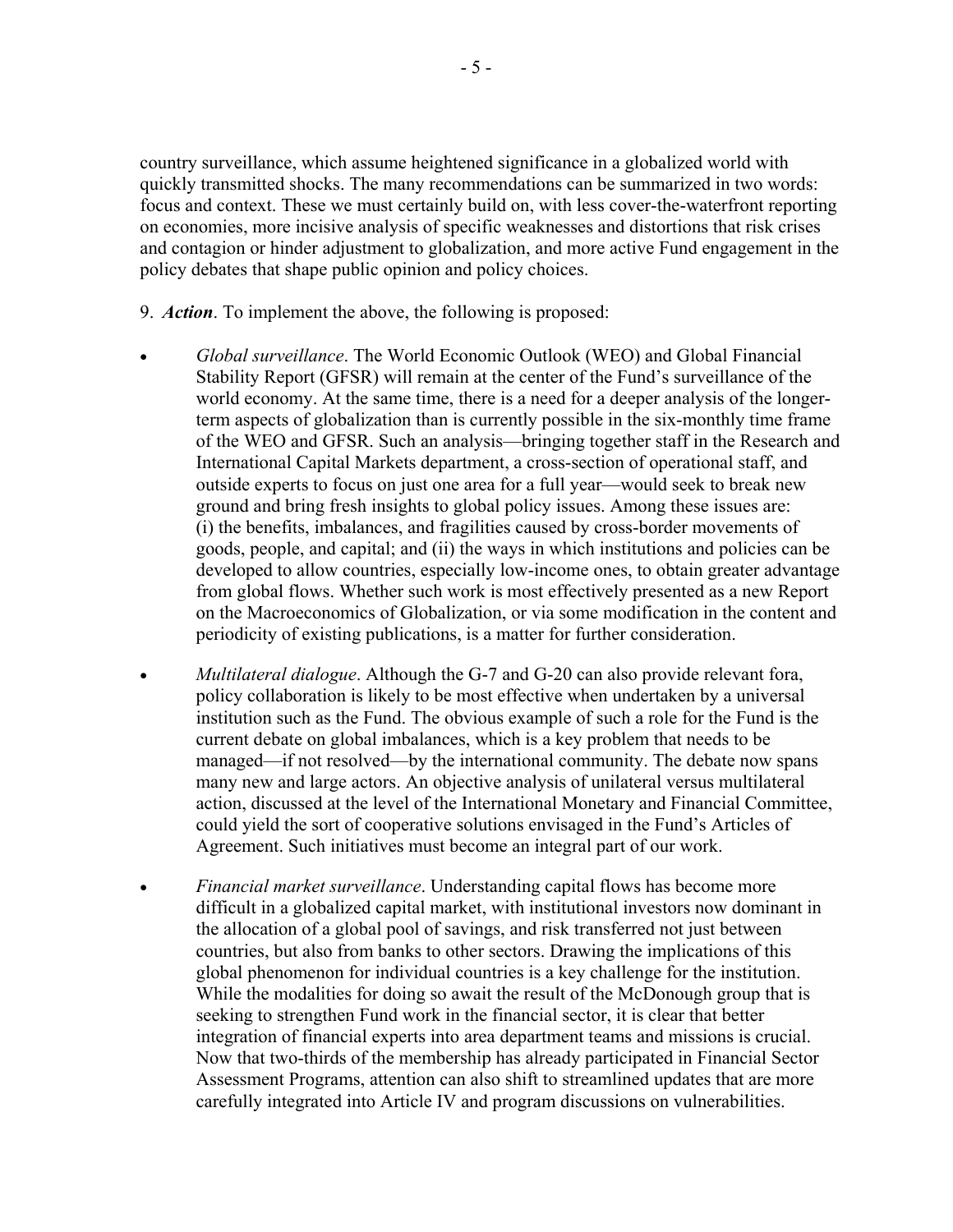- *Standards and Codes*. Since the inception of such work, great strides have been made in identifying the gaps and improving the quality and transparency of data and decision-making processes. These are key public goods supplied by the Fund, enhancing the quality of economic institutions. As the recent review of work on standards and codes concluded that the larger need now is follow-up, it should be possible to focus our work more, with fewer reviews and selectivity in initiating new reports based on macro-criticality. This would free up resources for higher priorities.
- *Regional surveillance*. As a result of globalization, economic developments in countries have geographical dimensions that do not always conform with national boundaries. As part of the effort to understand the mainsprings of economic development, Fund surveillance will focus more systematically on regional developments, including through increased dialogue with regional institutions and think tanks. Aside from seminars at the Board, area departments will make special presentations to the public around the time of the annual meetings, drawing on the foregoing analysis and highlighting the regional implications of global surveillance.
- *Country surveillance*. The pressure in Article IV reporting to cover too much—and thus deliver too little—must change. Specifically, area department teams should be given explicit flexibility to streamline the coverage of reports, focusing only on the core macroeconomic issues—e.g. exchange rates, fiscal and debt sustainability, and financial sector stability—while identifying globalization challenges and drawing synergies from global and regional surveillance. It also means adapting internal staff and Board procedures, moving away from lengthy questionnaires for the authorities and boiler plate informational annexes for the Board, and towards a more continuous dialogue with country authorities. Some proposals along these lines—e.g., to place certain standard material on the web—have been considered before, but the case for a bold approach remains. Among other things, streamlining should enable the staff to focus more on the reasons why some policy advice is ineffective and on what the Fund might do to foster ownership and help members to press ahead with reform.
- *Communications strategy*. Effective surveillance is not just a matter of correct policy advice, but also of being a trusted and confidential advisor, and of helping to bring about policy change. All too often, there is no basic disagreement on diagnoses and first-best policy prescriptions, but change is held back by politics. This reality, however, only calls attention to the need for the Fund to help convince broader public opinion, which—more so in an age of global communication—shapes the decisions of governments. Fund transparency and outreach therefore must go beyond mere publication of reports to becoming an integral part of the public debate on reforms, bringing to bear the power of ideas and cross-country experience through a more contextually-savvy program of seminars, media events, and regular post-Article IV press conferences. Such engagement with civil society carries obvious risks, but also the prospect of policy advice better attuned to the specific situation in each member country. The External Relations Department will work with area departments on a concise paper that highlights best practices and develops a work program.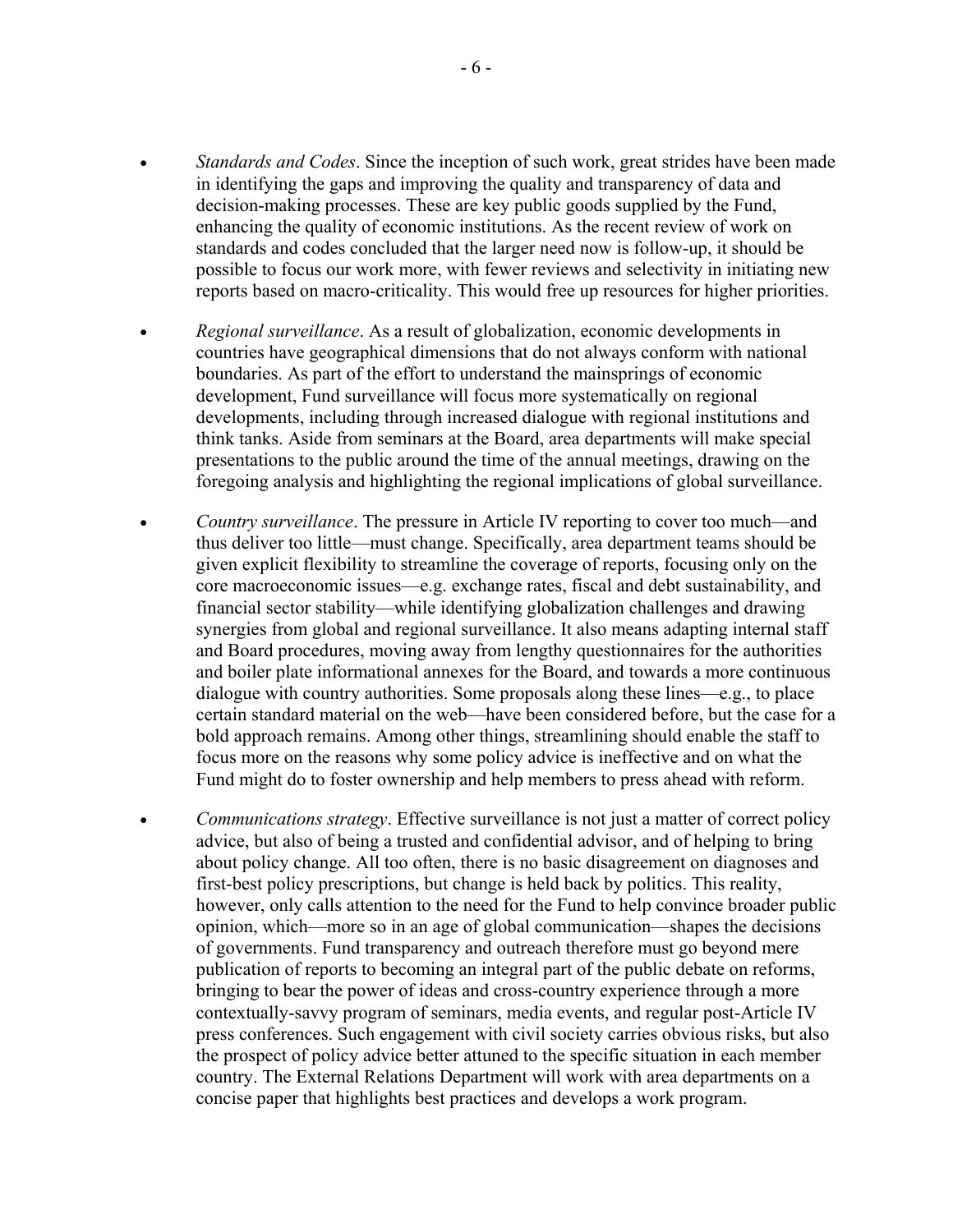## **B. Role in Advanced and/or Systemic Economies**

10. *Issue*. The systemic importance of many surveillance-only cases has been magnified by globalization. However, the incidence of globalization in advanced countries has been varied, with some riding a strong wave of rapid growth in the wake of newly discovered sources of comparative advantage, and others languishing for extended periods, in part because of the policy inertia imparted by already high per capita incomes. To enhance the relevance of Fund policy advice in these countries, more is needed to tailor Fund advice to local circumstances and to integrate country surveillance with global surveillance.

- 11. *Action*. It is proposed to modify work in two aspects:
- *Adaptation*. Besides continuing to identify first best policies, the staff will report with greater care on the reasons why Fund advice is not accepted and on policy adaptations that might meet those concerns.
- *Global implications*. Staff reports on all regionally or systemically important countries will spell out the regional and global implications of country policies and longer-term trends (e.g., aging) in a separate section. Where possible, the analysis will draw on quantitative models and research by area and functional departments.

# **C. Role in Emerging Market Economies**

12. *Issue*. Emerging-market economies have been among the big winners on the "real economy" side of growth and efficiency gains, but they are also the ones most at risk of boom-bust cycles emanating from the volatility of capital flows. The work on emerging markets therefore has, appropriately, focused on crisis prevention. One aspect has been to improve fiscal policy and debt management, and to analyze the consistency of macroeconomic policies, debt dynamics, and exchange rate regimes. The other aspect has been crisis resolution and the provision, in rare cases, of exceptionally large Fund financing to deal with capital account crises. On both counts, much remains to be done.

- 13. *Action*. The following steps are proposed:
- *Crisis prevention*. The key priority is to obtain early warning, both of underlying vulnerabilities in emerging-market countries and of supply-side disturbances emanating in advanced-country financial markets. To better reflect this theme in surveillance papers, area departments will more consistently integrate staff from the International Capital Markets and the Monetary & Financial Systems departments.
- *Crisis resolution*. The Fund's work has given impetus to many market initiatives, including collective action clauses and principles for voluntary debt restructuring. Even so, recovery from financial crises is a complicated endeavor, and among the priorities in the near future must be a review of the effectiveness of the Fund's instruments to facilitate crisis resolution, including the Lending Into Arrears policy.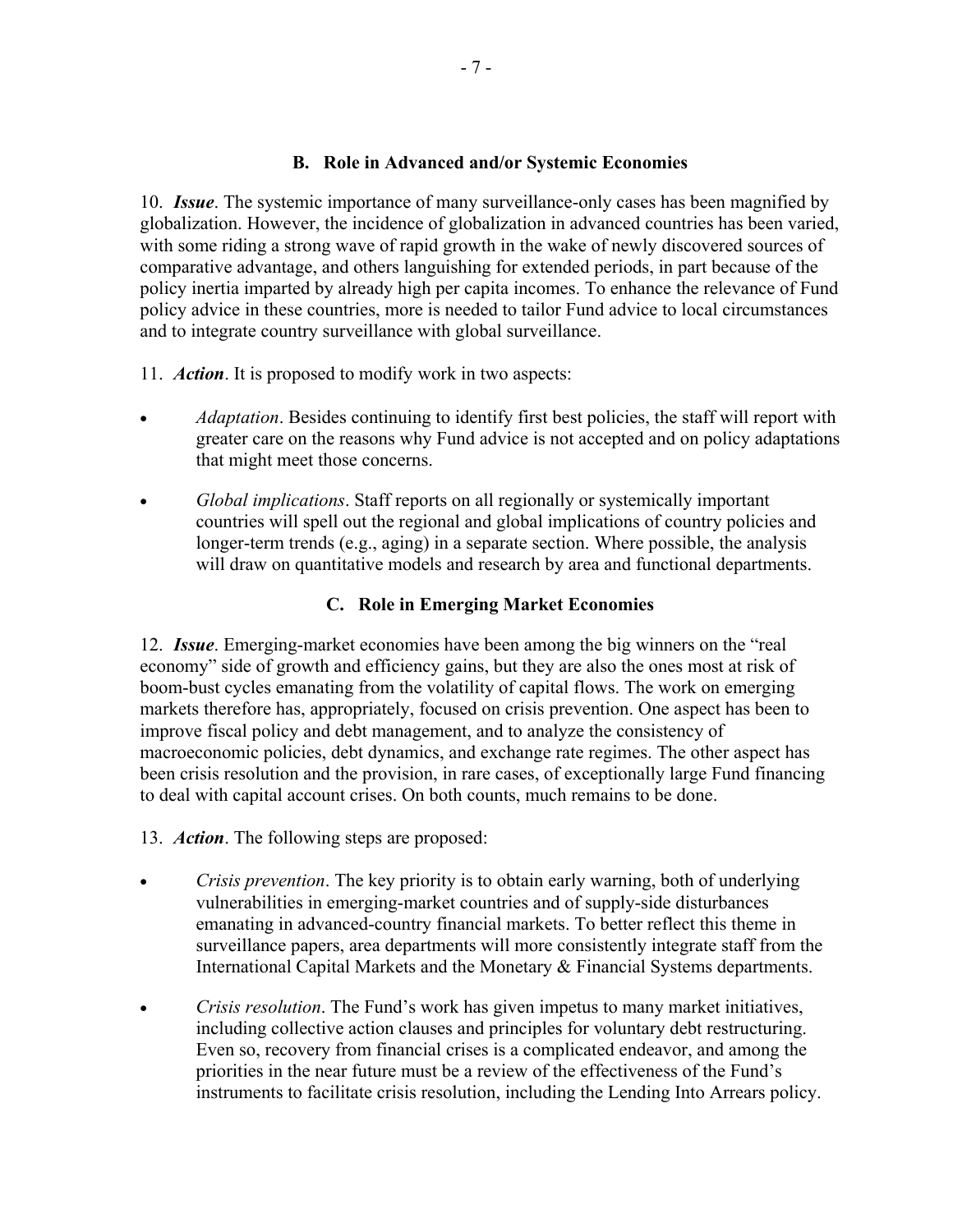• *Financing and Insurance*. The financial assistance available from the Fund is small compared to the scale of capital flows in emerging markets. The perception that adequate and reliable insurance against financial catastrophes is lacking has prompted many countries, especially in Asia, to self-insure through the massive buildup of reserves rather than to depend on the Fund. There is nothing wrong with building up reserves, but it can go too far, and indeed there is a broader case for exploring mechanisms to avoid contagion and self-fulfilling crises. Yet the idea of introducing high access precautionary arrangements has been controversial, as has the call for a successor to the Contingent Credit Line. It is therefore proposed to initiate a second round of debate on both, with a view to addressing the legitimate concerns of emerging markets, while recognizing the moral hazard and financial and reputational risks to the Fund. Further, the Fund should work with members to develop local financial markets and instruments to enhance countries' ability to manage their risks.

## **D. Understanding Capital Account Liberalization**

14. *Issue*. Financial globalization has both caused and been caused by the liberalization of the capital account. However, capital account liberalization has also brought macroeconomic and financial challenges that require careful management, including the orderly sequencing of liberalization with reforms in other areas, especially in the financial system. At times, these challenges have made for a disorderly process, as some controls are taken off and others are re-imposed to tackle various pressures. Yet there is no solid body of analysis on how best to proceed. This is a challenge to which the Fund must rise.

15. *Action*. It is imperative to set out a work program that deepens our knowledge of the issues surrounding capital account liberalization. Capital account liberalization is a reality, a part of globalization, and debating whether it should be an explicit purpose of the Fund is unnecessarily divisive. Rather, what the Fund must be in a position to do is to advise on how best to manage the process. The staff will shortly bring a paper to the Board that lays out the key issues and a program of case studies.

#### **E. Role in Low-Income Countries**

16. *Issue*. Although globalization has prompted enormous improvements in living standards, some countries have been left out of the main current. Marginalization of these countries is an outcome that the international community cannot accept. The Fund's role here must be to promote a stable macroeconomic environment conducive to private sector-led growth and poverty reduction. The reality of the work, however, is far more complicated than this simple statement. The effort now spans everything from Fund lending to debt relief, policy signaling, poverty reduction strategies, donor coordination, civil society outreach, investor councils, institution building, and technical assistance. There is a consensus that the Fund must remain engaged in these areas, but how best to do so, and to what degree?

17. *Action*. The strategy for low-income countries would have four components, which taken together make for a *different type*—not lower level—of Fund involvement: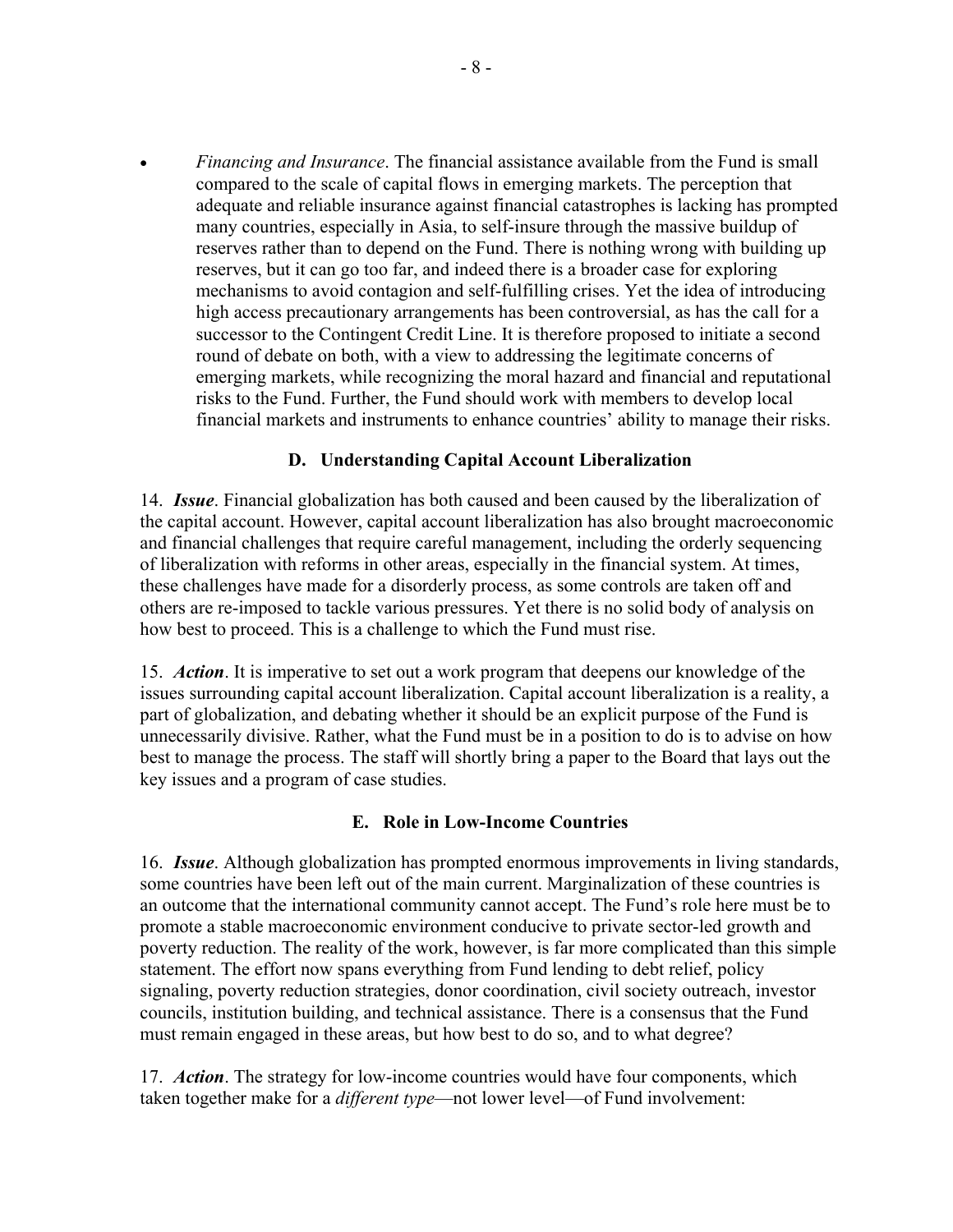- *More focus*. If the Fund is to be effective, its work cannot be stretched too thin. Macroeconomic aspects of the development challenge must be preeminent. This means helping to put in place the policies and economic institutions—e.g., monetary frameworks, financial sectors, and public expenditure management systems—that allow countries to: (i) maintain macroeconomic stability in those countries that have achieved it, and promote progress in those that lag behind (especially in post-conflict cases); (ii) take advantage of globalized trade and finance as an engine of growth; and (iii) be able to absorb the projected scaling up of aid in a sustainable way. This is not to say that the Fund should abandon the panoply of development activity. The Fund must, for example, at all times be aware of imminent shifts in aid flows, which finance a substantial portion of the budgets of low-income countries. But the current diffusion in Fund activity must give way to a more intensified agenda in the areas of our core expertise, with other agencies handling more of the work on donor coordination and harmonization, and the consultative processes associated with Poverty Reduction Strategy Papers.
- *More flexibility*. Fund facilities can be better tailored to the evolving needs of lowincome countries. The immediate work program envisages: (i) a new Policy Support Instrument—for those countries for whom support for high quality macroeconomic policies, rather than Fund credit per se, is most important; (ii) making permanent the Poverty Reduction and Growth Facility (PRGF)—for those members for whom a need for sustained financing has been identified; (iii) establishing a shocks facility within the PRGF—for those that may also require occasional access to concessional financing; and (iv) providing further debt relief to poor and indebted countries.
- *More emphasis on the Millennium Development Goals (MDGs)*. These are the defining objectives of the world community for the next decade. The initiatives above are central to our contribution, but so too is careful monitoring of progress. Therefore, in future, staff papers will not only assess whether macroeconomic policies support the MDGs, but will also frankly report the assessment of the World Bank and donors on the achievability of the MDGs under what the Fund would consider to be realistic macroeconomic scenarios and financing envelopes.
- *Less procedure*. Our work in low-income countries is presently overloaded with procedures that absorb substantial resources but yield questionable gains. Among these are numerous types of documents, frequent Board reviews, and complex procedures for even trivial forms of misreporting. The Policy Development and Review department will propose steps to streamline such activity to make the Fund's work procedures less taxing for members and indeed for the Fund itself.

## **F. Building Institutions and Capacity**

18. *Issue*. Globalization has added to the push for strong institutions, as integrated markets—rather than governments or international institutions—have become the dominant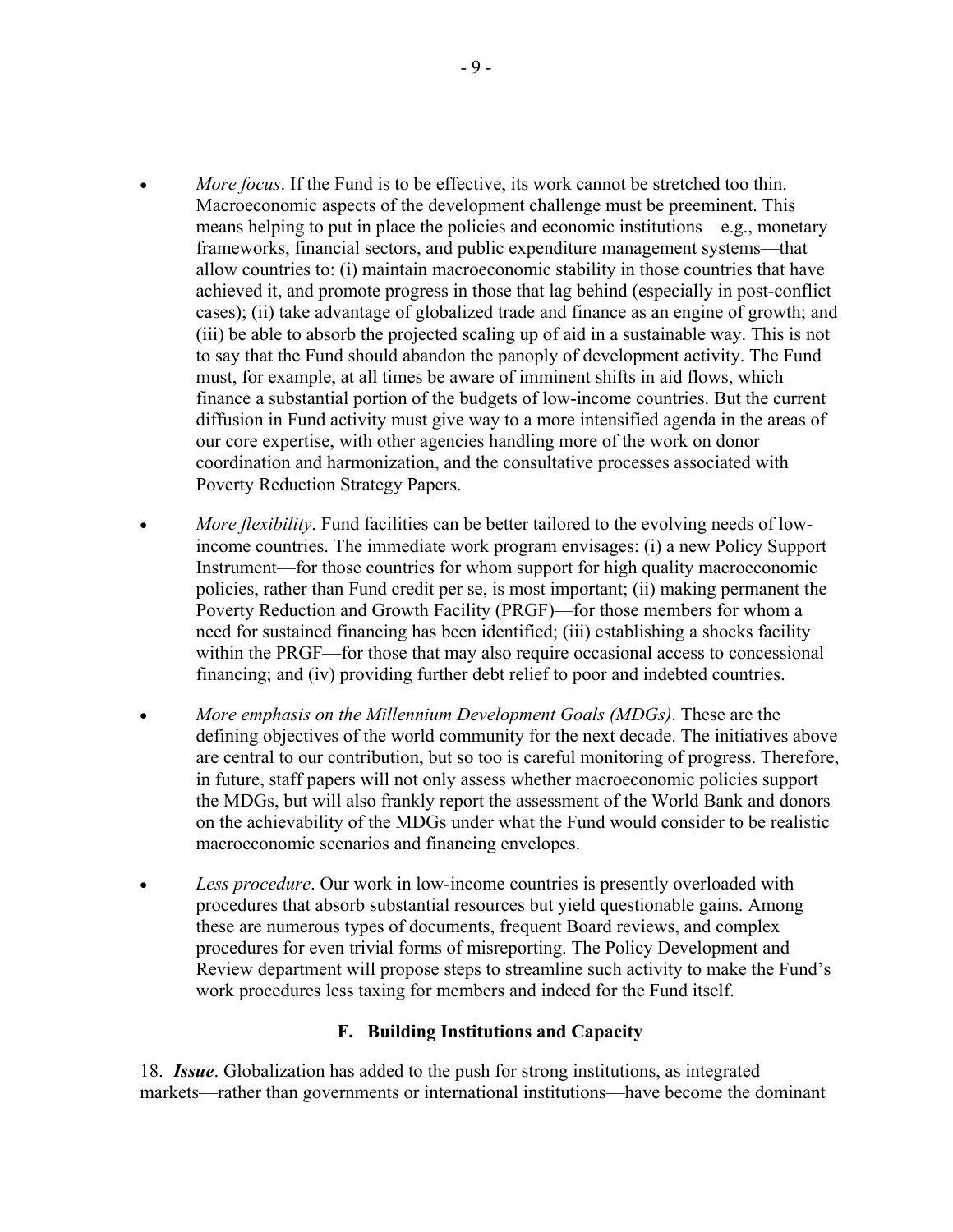providers of financing and important arbiters of what is acceptable economic policy. Technical assistance and training are key to helping countries put in place the economic institutions crucial to growth and stability. Technical assistance also plays a crucial role in surveillance and the design of Fund-supported programs, bringing specificity to advice and conditionality, and putting in place essential systems in post-conflict countries. Still, technical assistance at times has had a life of its own, driven by short-term needs or supply considerations, including the preferences of the donor countries that finance such activity by the Fund. Recognition of this point has prompted significant efforts in recent years to better align technical assistance with evolving Fund priorities across regions, countries, and functional areas. Nevertheless, much remains to be done.

19. *Action*. The key proposal is to give area departments the central role in setting technical assistance priorities in the context of Article IV surveillance and Fund-supported programs. Such prioritization will require the area department, in close consultation with functional departments and existing regional technical assistance centers, to discuss with the authorities the macroeconomic importance of various technical assistance needs. Efforts will be stepped up to gauge how effectively various forms of technical assistance contribute to building the institutions that yield policy credibility. This will facilitate the implementation of the other important recommendations of the Independent Evaluation Office—and recently made operational by the Executive Board—to ensure government ownership of activities, better tracking of outputs, follow-up of previous advice, and improved internal and external evaluation of effectiveness. Finally, the Fund will continue to work to enhance fiscal transparency and governance, which play a crucial role in the development of broad economic institutions.

# **G. Prioritization In A Medium-Term Budget**

20. *Issue*. The accumulation of mandates over the years has greatly reduced the flexibility in the Fund's budget to respond to new challenges. The pressure will become more palpable to the membership in the next few years if, as is now projected, earnings from large Fund arrangements recede.

21. *Action*. On expenditure, the main task is to use the organizing principle of meeting the challenge of globalization to set priorities for the next few years from the bottom up, based on a country-by-country analysis that draws on members' Article IV consultations and inputs from the functional departments. This must then be brought in consonance with a top down budget constraint that takes into account financial realities on the income side. On income, the challenges are not far in time, lending some urgency to the proposed review of Fund finances that would look into options for broadening the income base, including, for example, through the investment of the Fund's reserves. Both income and expenditure side issues will be taken up next April, when a Medium-Term Budget will be presented to the Executive Board. It would be premature to take a view here on a budgetary envelope, although the focus right now is very much on prioritization. But the continued appropriateness of a zero real growth limit, which has been applied to the budget of the Fund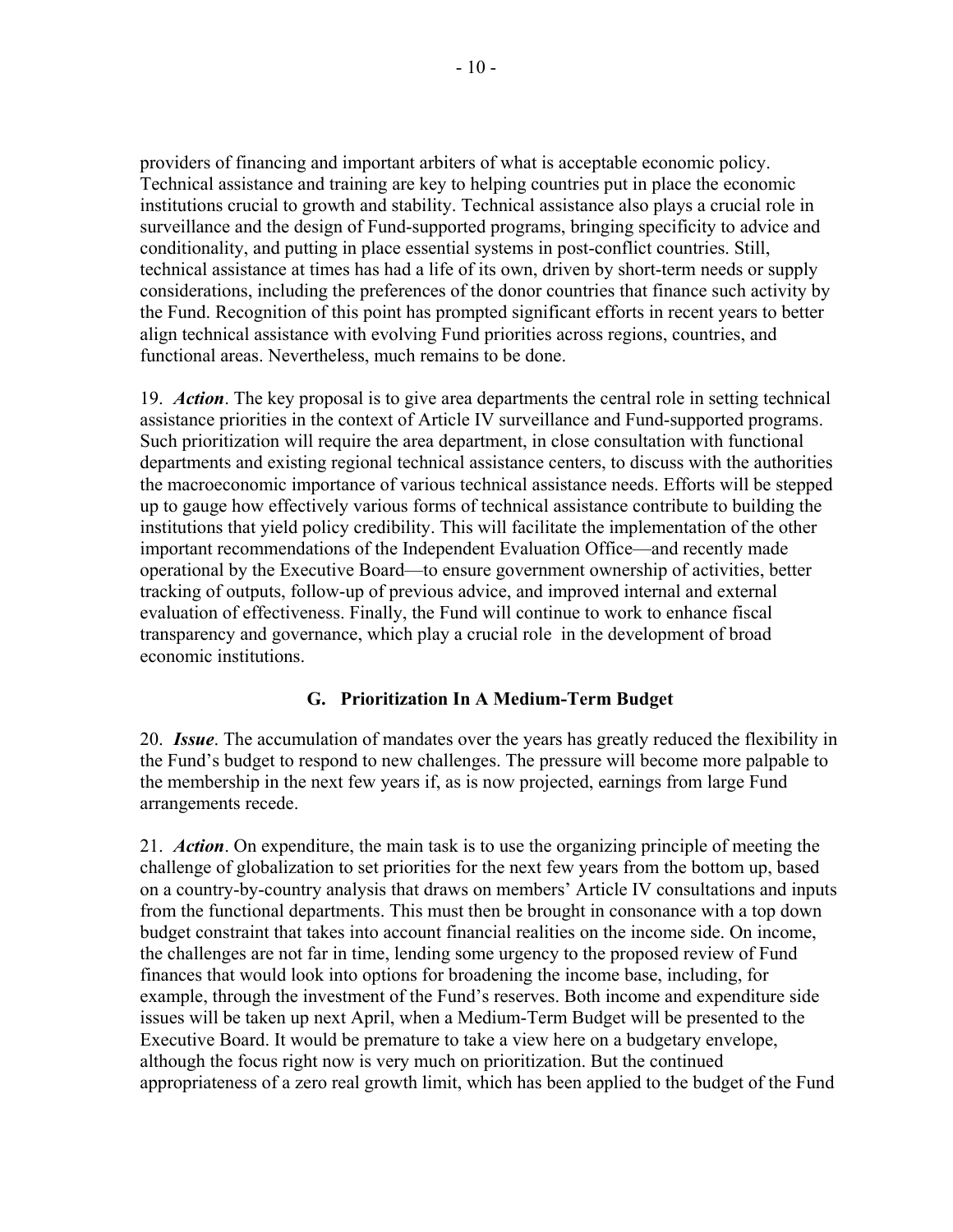like other international financial institutions, will need to be assessed after a consensus is reached on the medium-term strategy.

## **H. Organization**

22. *Issue*. Budgets do not deliver results, people do. The effectiveness of the Fund rests on its staff. However, globalization has altered the nature of needed expertise (e.g., more banking experts), while the multiplicity of Board mandates has placed a heavy burden on the staff. The staff of the Fund has always risen to new challenges, but its future effectiveness cannot be taken for granted. Moreover, globalization has led to incremental shifts in the priorities of the institution—shifts that have yet to be fully reflected in the organizational structure of the Fund.

23. *Action*. To improve outcomes, the drive for work prioritization and focus will need to be augmented with organizational reform:

- *Staff.* A compensation system geared to attracting a diverse and high-quality staff is key. But so too is flexibility to change the mix of skills to adapt to changing circumstances: the top staffing priority today may be anti-money laundering, but as technical assistance is ramped up and our efforts succeed in helping members put in place the needed infrastructure, it may be a different expertise five years on. The answers, however, must await the outcome of the upcoming Employment, Compensation, and Benefits Review later this year.
- *Departmental structure*. The search for focus and efficiency must also extend to the way departments are organized. In some cases, it may be a question of size, in others of coherence (e.g., whether the Technology and General Services Department might be losing efficiency from combining information technology with administrative and other services), and in still others of overlap and desired results (e.g., the International Capital Markets, Research, Monetary & Financial Systems, and Policy Development & Review departments are all involved in different aspects of financial sector work). The last point is being taken up by the McDonough Financial Market Review Group, but we will need to continuously reassess the size and role of other departments too.
- *Management*. Despite the multiplication of tasks, decision-making remains quite centralized—making it increasingly difficult for management to give adequate time to broad systemic issues. It has also made it more difficult to trade off: (1) strategic and political tasks, which also require extensive consultation and travel, and (2) clearance of routine papers and day-to-day administration, which require presence at headquarters. The work load has reached a point where the latter is impeding the efficient consideration of broad policy issues. To remedy this situation, some devolution from management to staff is essential—for example, by making department directors responsible for routine and uncontroversial papers and briefs. Greater responsibility at the staff level must also imply more staff accountability, albeit with controls to safeguard the Fund's reputation for quick and coherent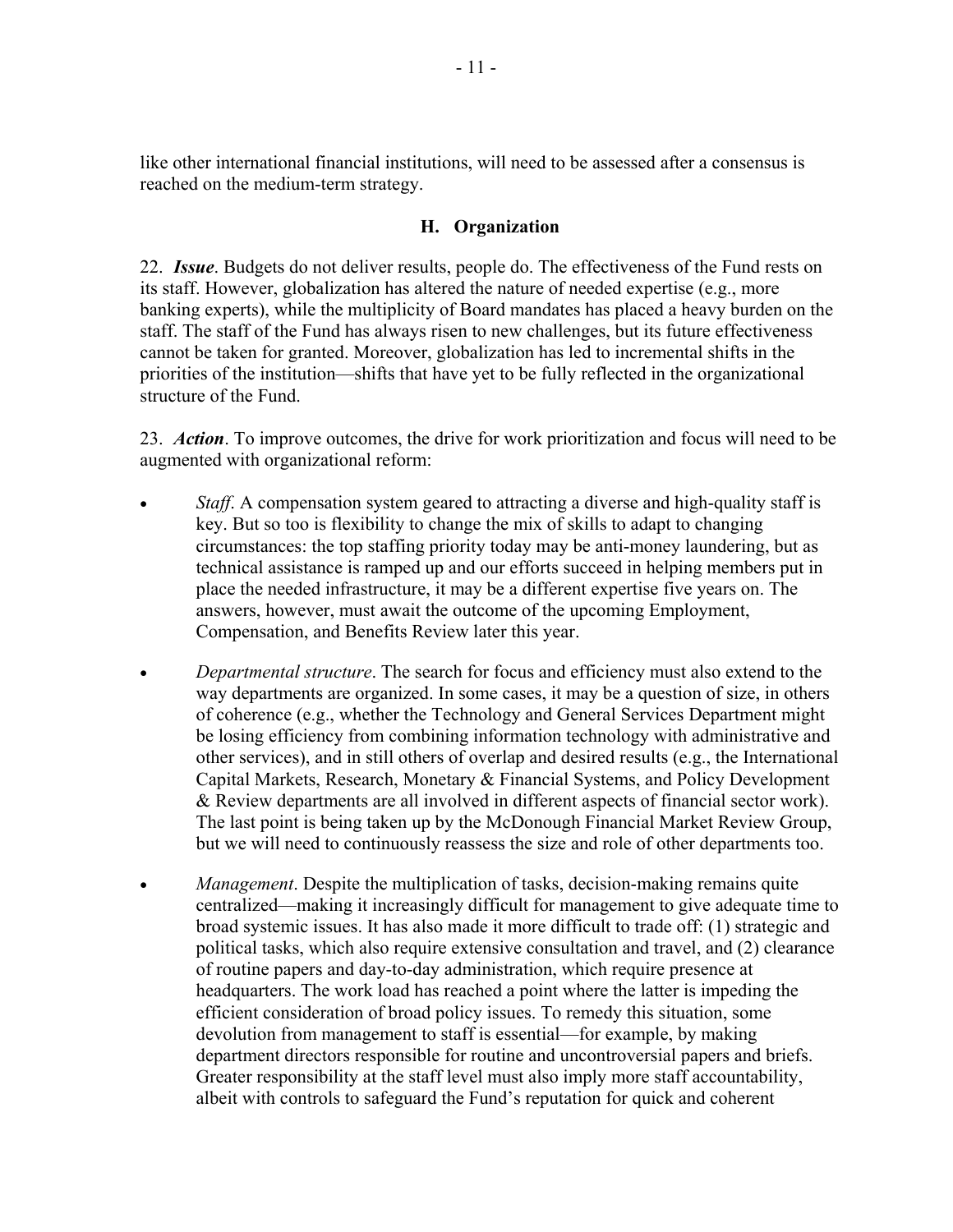decision-making and its commitment to uniform treatment of all members. More generally, to ensure that the Fund continues to uphold the highest standards of internal management and control, staff are now working with an international consulting firm to subject its operations to a comprehensive and modern risk management assessment.

- *Executive Board*. The Board's peer review is central to the legitimacy of the Fund's work. However, the broadening of the range of Fund activities has raised the demands on the Board, and by the Board, for the variety, volume, and coverage of documents. Presently, some 90,000 pages of Board documentation are produced each year, including 12,000 pages by the Board itself. The strategic review now underway presents an opportunity to reflect on whether we have the balance right between the Board's (1) oversight over matters that have become too resource-intensive and procedure-laden (e.g., progress reports and misreporting requirements); and (2) ability to focus on larger issues, such as crisis resolution and global imbalances, which are increasingly taken up in other fora. An important task in the period ahead must be to bring forward concrete proposals to reduce the volume of documentation and time spent on routine matters.
- *International Monetary and Financial Committee*. This forum for bringing together top policymakers from around the world can, as noted earlier, play a stronger role in formulating responses to global problems. Consideration should be given to modifying the format of meetings, with more frank and interactive discussions between ministers on the most pressing issues, and more focused communiqués.
- *Division of Labor with the World Bank*. The Bretton Woods Institutions have a long and productive history of collaboration. But the demarcation between macroeconomic and development issues has grown fuzzy, with significant overlaps in areas such as financial sector work, donor coordination, and the PRSP process. As a first step, Fund management will initiate a dialogue with new Bank counterparts on ways to rationalize the division of labor and strengthen the effectiveness of cooperation.

# **I. Quotas and Voice**

24. *Issue*. Fair weight and voice are crucial to the legitimacy of a universal institution. The current allocation puts this legitimacy at risk in many regions, for example in Africa, where the Fund is heavily engaged, and in Asia, whose place in the world economy has grown far more than its role in the Fund. The rising importance of regional institutions is, as a step to global integration, a generally positive development—except insofar as it is also a symptom of unhappiness with representation at the global level. In the view of too many, governance and ownership imbalances in the Fund now rival global current account imbalances. Neither imbalance is sustainable.

25. *Action*. The Thirteenth General Review of Quotas presents an opportunity to come to grips with the issue. On quotas, even if it turns out that there is no basis for a general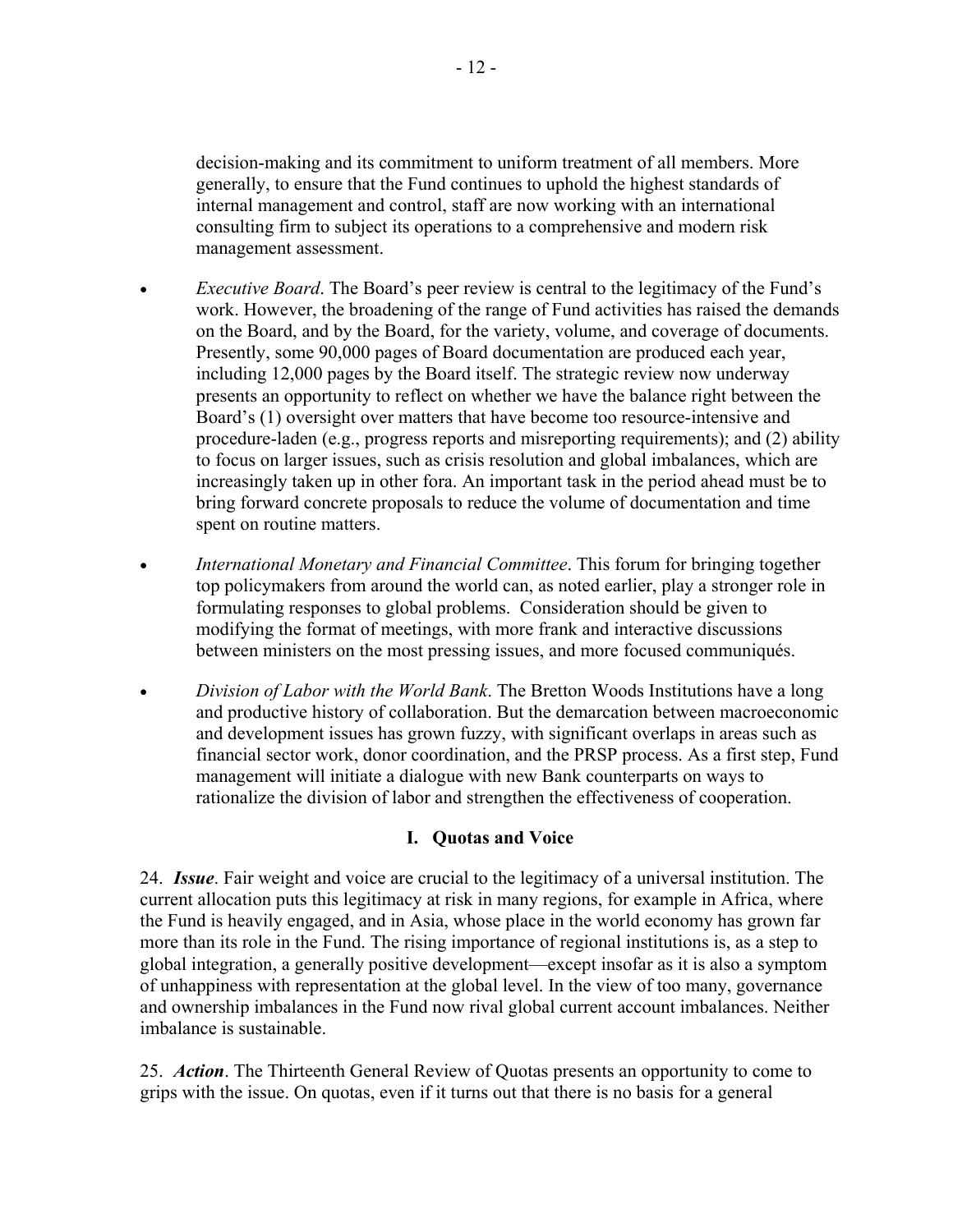increase, we must put on the table the option of reallocating existing quotas. On voice, consideration must be given to the various proposals that have emerged from the membership, such as the provision of more basic votes and consolidation and reallocation of chairs in the Executive Board. With the requisite political will, it is possible to find a solution that gives more vote to countries that now account for a much larger share of the world economy, and more voice to smaller members that now account for a much larger share of the Fund's work. Such rebalancing may, at first glance, seem like a zero sum game, but all members will ultimately gain in belonging to an institution with greater legitimacy.

## **IV. CONCLUDING OBSERVATIONS**

26. *Continuity*. The previous sections have set out some principles for prioritizing the work of the Fund in light of the challenges of globalization. These challenges have, in one form or the other, been recognized over the years, and considerable progress has been made all the areas covered here—integrating global and country surveillance, assessing financial vulnerabilities, tailoring Fund lending facilities, strengthening technical assistance, and at least acknowledging, if not resolving, the governance challenge within the institution. This paper has sought to do no more than bring a common vision to these many elements of the Fund's work, and to make the case for doing more. As such, the strategy outlined here is evolutionary, not revolutionary.

27. *Change*. Nevertheless, some new proposals have been put on the table, including an effort to deepen the analysis of globalization, a more prominent role for external communication, research into capital account liberalization, and assessment of the achievability of the Millennium Development Goals under realistic financing scenarios. How might these activities be financed? The general response must be prioritization and scaling back some activities, specifically through a sharper delineation of the Fund's role in lowincome countries, less time spent on procedures and documentation, less work on standards and codes, less research in other areas, and less on overheads and support activity (e.g., via more offshoring of information technology). A more precise answer as to the degree and adequacy of these measures will be provided in the medium-term budget next year.

28. *Next steps*. Wherever possible, key deliverables have been indicated in this paper, and these are summarized in Table 1. But, as noted at the outset, virtually all require further reflection in setting down precise details. Once there is a consensus on the overall agenda, a series of follow up papers on individual issues will be circulated for consideration by the Executive Board.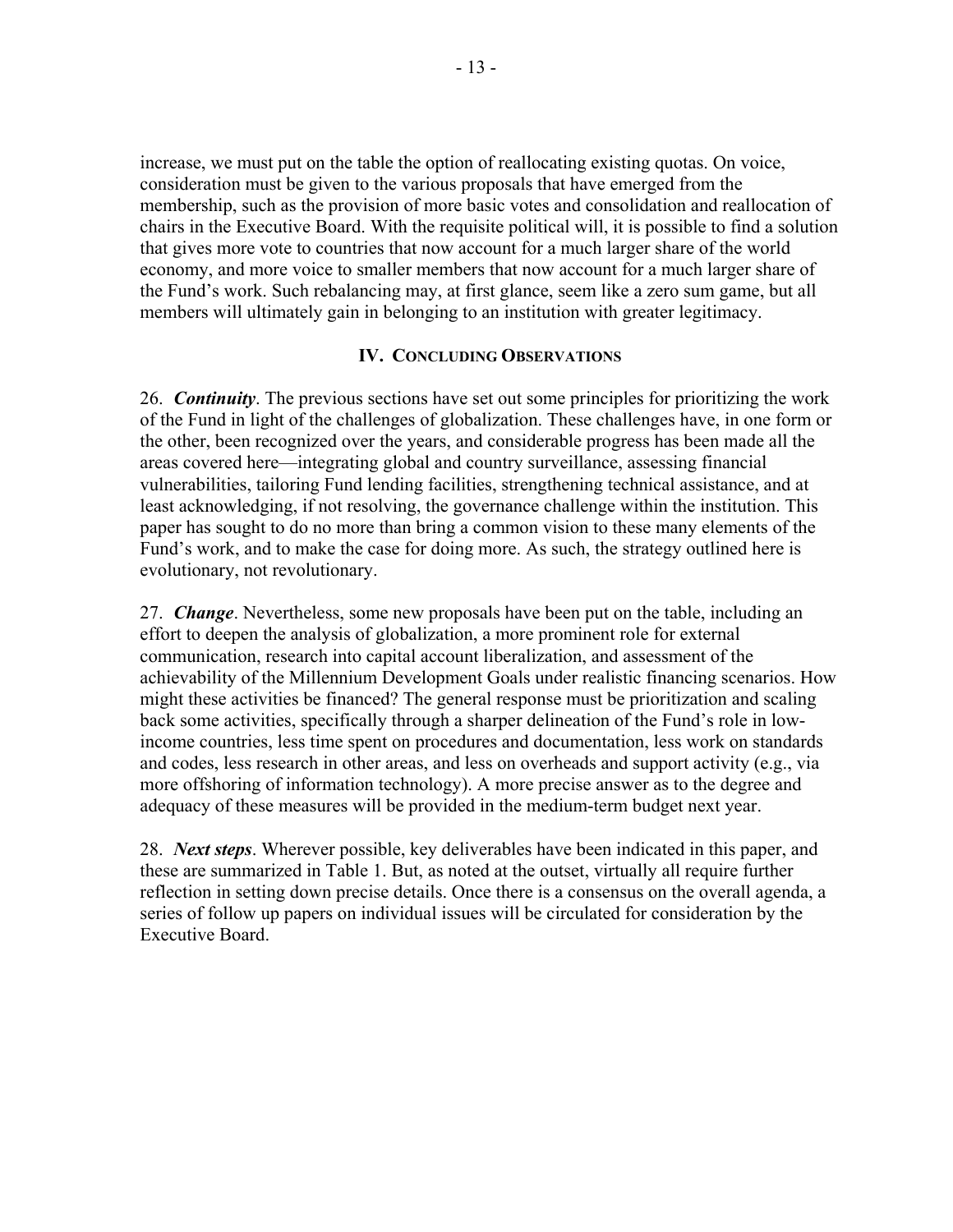| TABLE 1. STRATEGIC DIRECTION OF THE FUND-SUMMARY OF ACTIONS |                                                                                                                                                                                                                                                                                                                                                                                                                                                                                                                      |
|-------------------------------------------------------------|----------------------------------------------------------------------------------------------------------------------------------------------------------------------------------------------------------------------------------------------------------------------------------------------------------------------------------------------------------------------------------------------------------------------------------------------------------------------------------------------------------------------|
| Area                                                        | <b>Action</b>                                                                                                                                                                                                                                                                                                                                                                                                                                                                                                        |
| A. MORE EFFECTIVE SURVEILLANCE                              |                                                                                                                                                                                                                                                                                                                                                                                                                                                                                                                      |
| Global                                                      | Long-term economic aspects of globalization to be researched<br>٠<br>more deeply by cross-section of Fund staff and outside experts<br>• Fund analysis to foster debate on cooperative multilateral<br>solutions to global current account imbalances<br>• Deeper analysis of financial markets; more integration of<br>financial expertise into area department teams and missions;<br>Financial Sector Assessment Programs to shift to streamlined<br>updates and integrated in Article IV and program discussions |
| Regional                                                    | • Area departments to intensify analysis and contact with regional<br>bodies and present regional outlooks to public                                                                                                                                                                                                                                                                                                                                                                                                 |
| Country                                                     | Selectivity in coverage and flexibility to streamline guidance on<br>$\bullet$<br>content of Article IV reports                                                                                                                                                                                                                                                                                                                                                                                                      |
| <b>Communications Strategy</b>                              | More contextual and direct outreach to public, including post<br>$\bullet$<br>Article IV media events and seminars                                                                                                                                                                                                                                                                                                                                                                                                   |
| <b>Standards and Codes</b>                                  | • Focus to shift to follow-up; new assessments to become more<br>selective and based on macro-criticality                                                                                                                                                                                                                                                                                                                                                                                                            |
| <b>B. ROLE IN ADVANCED COUNTRIES</b>                        |                                                                                                                                                                                                                                                                                                                                                                                                                                                                                                                      |
| $\triangleright$ Global implications                        | Staff reports on systemic countries to introduce new section on<br>$\bullet$<br>global implications more regularly                                                                                                                                                                                                                                                                                                                                                                                                   |
| $\triangleright$ Adaptation                                 | Staff to also report on possible policy adaptations when Fund<br>$\bullet$<br>advice not accepted                                                                                                                                                                                                                                                                                                                                                                                                                    |
| C. ROLE IN EMERGING MARKETS                                 |                                                                                                                                                                                                                                                                                                                                                                                                                                                                                                                      |
| Crisis prevention<br>➤                                      | More work on early warning from point of view of<br>$\bullet$<br>vulnerabilities in EMs and disturbances in financial markets;<br>financial experts to be integrated into country teams                                                                                                                                                                                                                                                                                                                              |
| $\triangleright$ Crisis resolution                          | Work to include review of Lending Into Arrears policy                                                                                                                                                                                                                                                                                                                                                                                                                                                                |
| Financing and insurance                                     | • Further discussion on high access precautionary arrangements,<br>and successor Contingent Credit Line; help with developing<br>local financial markets and instruments to manage risk                                                                                                                                                                                                                                                                                                                              |
| D. CAPITAL ACCOUNT LIBERALIZATION                           |                                                                                                                                                                                                                                                                                                                                                                                                                                                                                                                      |
| Managing liberalization<br>➤                                | Staff to undertake research on sequencing and other issues<br>$\bullet$                                                                                                                                                                                                                                                                                                                                                                                                                                              |